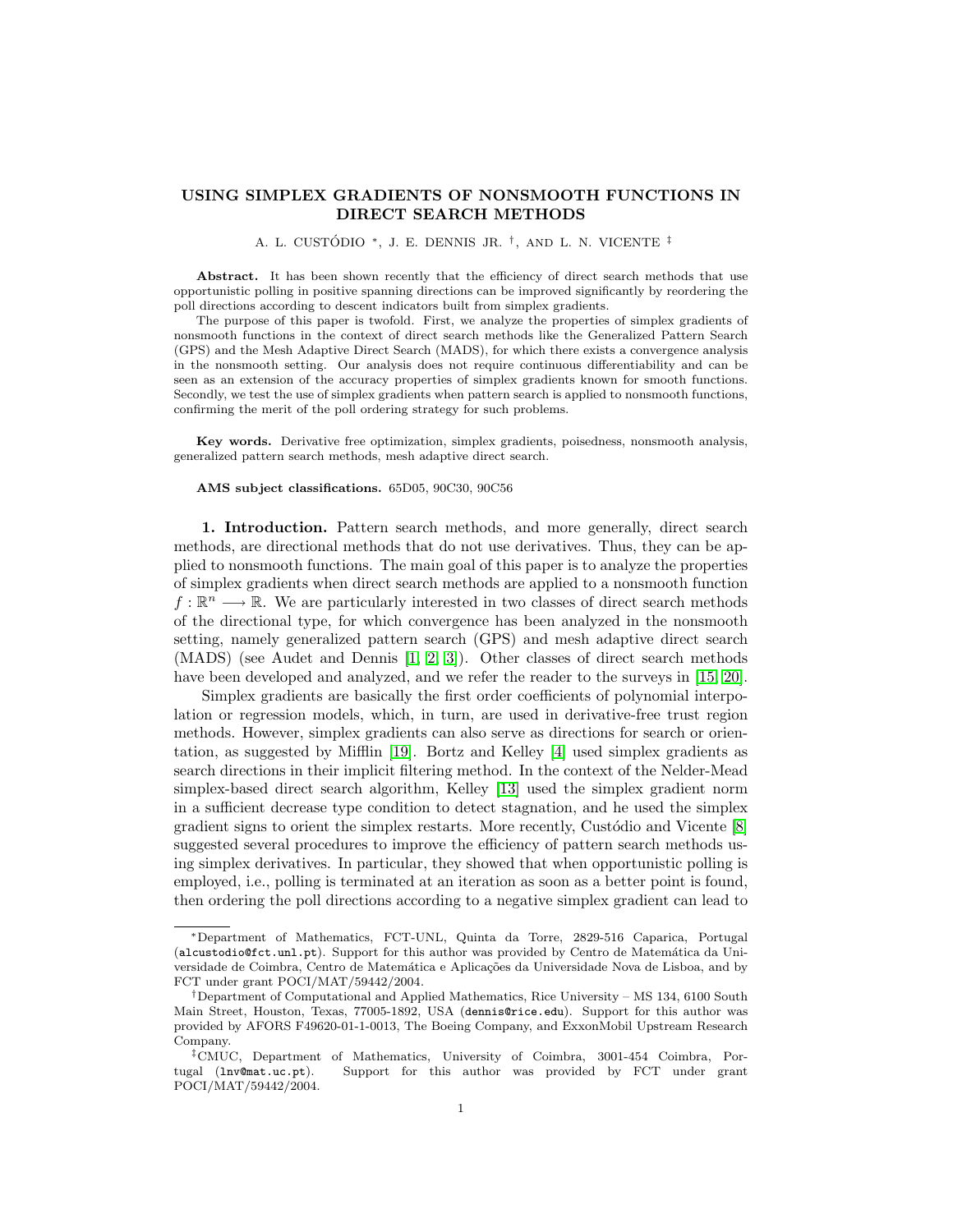a significant reduction in the overall number of function evaluations.

This paper focuses on the unconstrained case and is structured as follows. In Section [2](#page-1-0) we review the basic smooth case properties of simplex gradients. The properties of simplex gradients of nonsmooth functions are stated and proved in Section [3](#page-2-0) for a general application of direct search methods using the concepts of refining subsequence and refining direction. The use of simplex gradients in direct search methods based on positive spanning sets is discussed in Section [4.](#page-8-0) We confirm in Section [5](#page-10-0) that, in particular, it is possible for both GPS and MADS to identify sample sets as specified in Section [3.](#page-2-0) We report numerical results in Section [6](#page-11-0) for a set of nonsmooth problems, confirming that ordering the poll directions according to a negative simplex gradient leads to significant reductions in the overall number of function evaluations, as it was observed in [\[8\]](#page-13-8) for smooth problems. The paper ends in Section [7](#page-12-0) with some concluding remarks.

<span id="page-1-0"></span>**2. Simplex gradients.** Consider a function  $f : \mathbb{R}^n \longrightarrow \mathbb{R}$  and a finite set of sampling points. When the sample set is poised for linear interpolation or regression, simplex gradients are defined as the gradients of the corresponding models. Depending on the number of points available, simplex gradients can be computed in determined or underdetermined forms (corresponding to linear interpolation models) or in overdetermined forms (corresponding to linear regression models).

In the determined case, let us assume that we have a sample set with  $n + 1$ affinely independent points  $\{y^0, y^1, \ldots, y^n\}$ . Set  $S = [y^1 - y^0 \cdots y^n - y^0]$  and  $\delta =$  $[f(y^1) - f(y^0) \cdots f(y^n) - f(y^0)]^{\top}$ . The simplex gradient  $\nabla_s f(y^0)$  computed at  $y^0$  is calculated as  $\nabla_s f(y^0) = S^{-\top} \delta$ .

When the number  $q+1$  of points is not necessarily equal to  $n+1$ , simplex gradients can be also regarded as 'solutions' of the system

<span id="page-1-1"></span>
$$
(2.1) \t\t ST \nabla_s f(y^0) = \delta,
$$

where  $S = [y^1 - y^0 \cdots y^q - y^0]$  and  $\delta = [f(y^1) - f(y^0) \cdots f(y^q) - f(y^0)]^{\top}$ . For instance, when only  $q + 1 < n + 1$  affinely independent points are available, a simplex gradient can be calculated as the minimum norm solution of the system [\(2.1\)](#page-1-1).

Affine independence is not possible when  $q > n$ . In general, we say that a sample set is poised for a simplex gradient calculation (or for linear interpolation or regression) when S is full rank, *i.e.*, when  $rank(S) = min\{n, q\}$ . Thus, if we have a poised set with  $q + 1 > n + 1$  points, one can compute a simplex gradient as the least squares solution of the system [\(2.1\)](#page-1-1).

We can express the simplex gradient as  $\nabla_s f(y^0) = V \Sigma^{-1} U^\top \delta / \Delta$  in any of the cases, where  $U\Sigma V^{\top}$  is the reduced singular value decomposition (SVD) of  $S^{\top}/\Delta$  and  $\Delta = \max_{1 \leq i \leq q} ||y^i - y^0||$ . Division by  $\Delta$  is important to scale the points to an unitary ball centered at  $y^0$ .

For smooth functions, it is easy to derive bounds for the error between the simplex gradient and the true function gradient. The following result summarizes all the cases considered above (for proofs see [\[7\]](#page-13-9) and  $[14]$ ). The accuracy of these bounds is measured in terms of  $\Delta$ . It is assumed that the gradient of f is Lipschitz continuous on a domain containing the smallest enclosing ball  $B(y^0; \Delta) = \{y \in \mathbb{R}^n : ||y - y^0|| \leq \Delta\}$ of the sample set, centered at  $y^0$ .

<span id="page-1-2"></span>THEOREM 2.1. Let  $\{y^0, y^1, \ldots, y^q\}$  be a poised sample set for a simplex gradient calculation in  $\mathbb{R}^n$ . Assume that  $\nabla f$  is Lipschitz continuous in an open domain  $\Omega$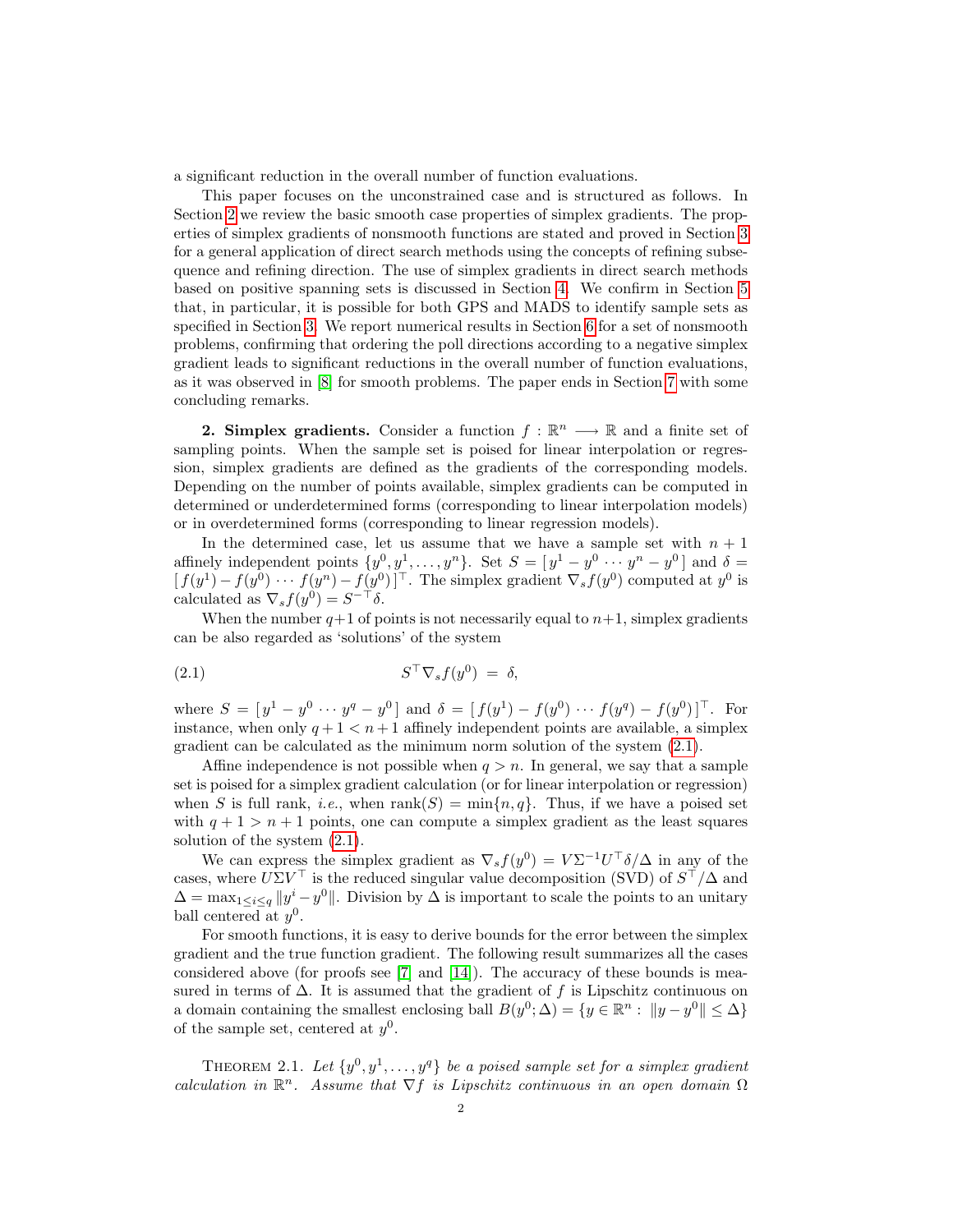containing  $B(y^0; \Delta)$  with constant  $\gamma \nabla f > 0$ . Then, the error of the simplex gradient at  $y^0$ , as an approximation to  $\nabla f(y^0)$ , satisfies

$$
\|\hat{V}^{\top}[\nabla f(y^0) - \nabla_s f(y^0)]\| \ \leq \ \left(q^{\frac{1}{2}} \frac{\gamma \nabla f}{2} \|\Sigma^{-1}\|\right) \, \Delta,
$$

where  $\hat{V} = I$  if  $q \geq n$  and  $\hat{V} = V$  if  $q < n$ .

In order to control the quality of the simplex gradient, it is therefore crucial to monitor the quality of the geometry of the sample set considered, in other words, the size of  $\|\Sigma^{-1}\|$ . Conn, Scheinberg, and Vicente in [\[6,](#page-13-11) [7\]](#page-13-9) introduced the so-called notion of Λ–poisedness to measure the quality of sample sets, as well as algorithms to build or maintain Λ–poised sets. The definition of Λ–poisedness is omitted. For the purposes of this paper, we say that a poised set  $\{y^0, y^1, \ldots, y^q\}$  is  $\Lambda$ -poised, for a given positive constant  $\Lambda > 0$ , if  $\|\Sigma^{-1}\| \leq \Lambda$ . A sequence of sample sets is  $\Lambda$ -poised if all the individual sample sets are.

<span id="page-2-0"></span>3. Simplex gradients, refining subsequences, and nonsmooth functions. Let us start by recalling the definition of a *refining subsequence*, introduced first by Audet and Dennis in [\[1\]](#page-13-0) in the context of GPS. This definition can be extended to any direct search algorithm that, at each iteration  $k$ , samples a poll set or a frame of the form  $\{x_k + \alpha_k d : d \in D_k\}$ , where  $D_k$  is a positive spanning set and  $\alpha_k > 0$ is the mesh size or step size parameter. A simple strategy for updating  $\alpha_k$  consists of halving it at unsuccessful iterations and maintaining or doubling it at successful iterations.

A subsequence  ${x_k}_{k \in \mathcal{K}}$  of the iterates generated by a direct search method is said to be a refining subsequence if two conditions are satisfied: (i)  $x_k$  is an unsuccessful iterate (meaning that  $f(x_k) \leq f(x_k + \alpha_k d)$ , for all  $d \in D_k$ ); (ii)  $\{\alpha_k\}_{k \in \mathcal{K}}$  converges to zero. A point  $x_k$  satisfying condition (i) is called a mesh local optimizer (in GPS) or a minimal frame center (in MADS). The analysis of direct search methods like GPS or MADS assumes that the sequence of iterates generated by the algorithms lie in compact sets. Hence, we can assume without loss of generality that a refining subsequence converges to a limit point.

Note that when the function value cannot be calculated one can have  $f(x_k +$  $\alpha_k d$  = + $\infty$  for some  $d \in D_k$ . We must therefore assume that the poll points used in the simplex gradient calculations are such that  $f(x_k + \alpha_k d) < +\infty$ . To build appropriate simplex gradients at refining subsequences, we will also use the fact that  $D_k$  is a positive spanning set. However, we point out that the fact that the frame center is minimal  $(f(x_k) \leq f(x_k + \alpha_k d)$ , for all  $d \in D_k$ ) is not needed in the analysis. Of importance to our analysis are the facts that a refining subsequence  ${x_k}_{k \in K}$ converges to  $x_*$  and that  $\alpha_k \to 0$  for  $k \in \mathcal{K}$ .

Of relevance to us are also refining directions associated with refining subsequences. Refining directions are limits of subsequences  ${d_k/||d_k||}$ ,  $k \in \mathcal{J}$ , where each  $d_k$  represents a poll direction corresponding to an iterate belonging to a convergent refining subsequence,  $\{x_k\}_{k\in\mathcal{K}}$ , and  $\mathcal{J}\subseteq\mathcal{K}$ . (Without loss of generality we can assume  $\mathcal{J} = \mathcal{K}$ .) Refining directions are guaranteed to exist in GPS [\[1\]](#page-13-0) and in MADS [\[3\]](#page-13-2). In our paper, we will assume for simplification and without loss of generality that  ${d_k/||d_k||}$  converges for every refining subsequence considered.

Finally we will also use the fact that  $\alpha_k ||d_k|| \to 0$  for  $k \in \mathcal{K}$ , which can be trivially guaranteed for GPS (since here  $D_k$  is contained in a positive spanning set D fixed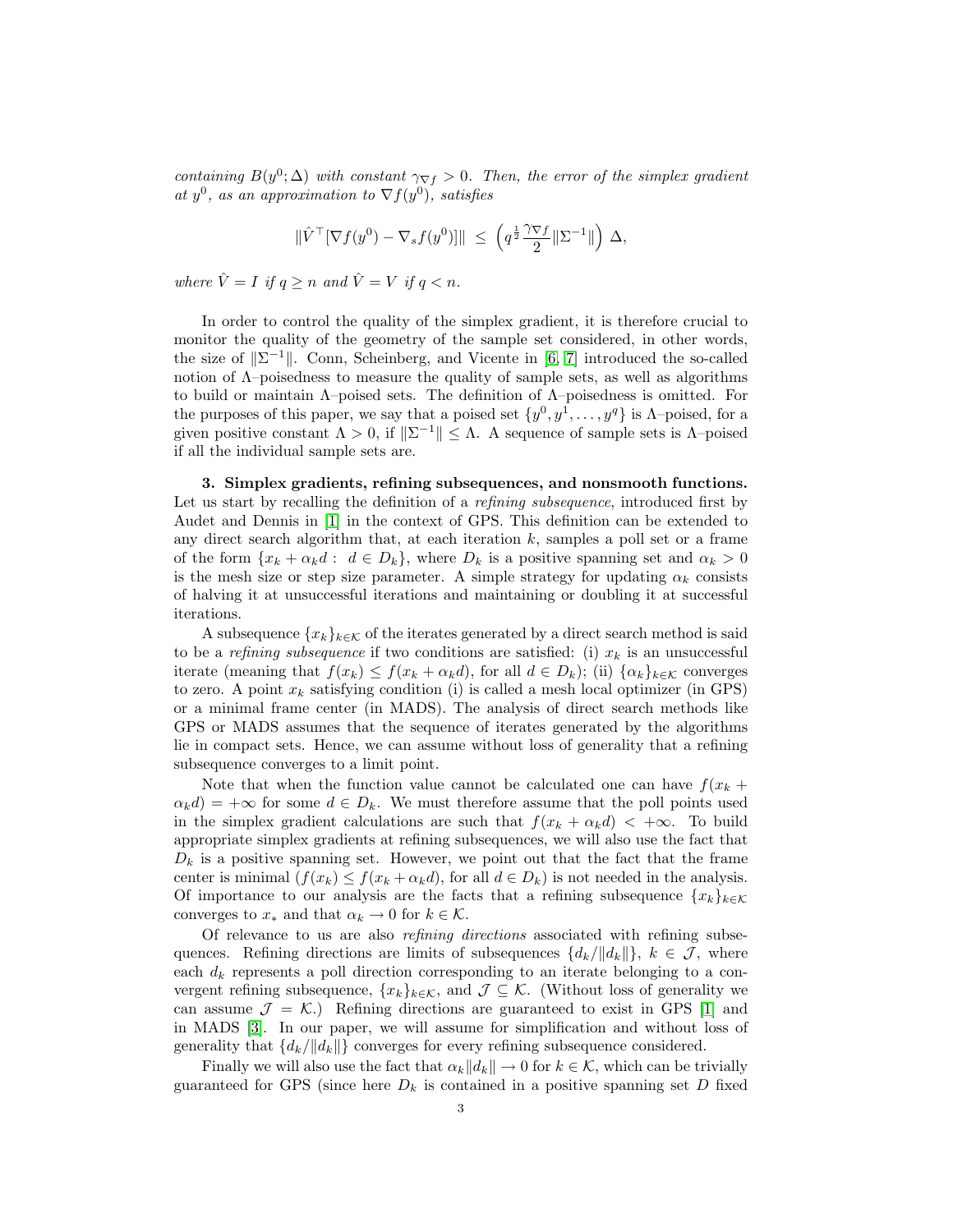for all  $k$ ; see [\[1\]](#page-13-0)) and also for MADS under further appropriate requirements on the frames (see [\[3,](#page-13-2) Definition 2.2]).

The global convergence results for pattern and direct search methods are obtained by analyzing the behavior of the generalized derivatives of  $f$  at the limit points of refining subsequences. Thus, it is natural to pay particular attention to simplex gradients calculated at iterates of refining subsequences. As we will see later, since these iterates are unsuccessful and positive bases have special geometrical properties, it is possible to calculate  $\Lambda$ –poised sample sets in a number of different ways, some of which have already been introduced by Custódio and Vicente  $[8]$ . For the time being, all we need is to assume that, given a refining subsequence, it is possible to identify a subset  $Z_k$  of the poll set, described as

$$
Z_k = \{x_k + \alpha_k d : d \in E_k\} \subseteq \{x_k + \alpha_k d : d \in D_k\},\
$$

such that

$$
Y_k = \{x_k\} \cup Z_k
$$

is Λ–poised for  $k \in \mathcal{K}$ . Let  $\mathcal{Z}_k$  denote the subset of the index set  $\{1, \ldots, |D_k|\}$  which defines the poll points in  $Z_k$  (or the poll directions in  $E_k$ ). The simplex gradient is calculated in an overdetermined form when  $|\mathcal{Z}_k| \geq n+1$ , and in a determined or underdetermined form when  $|\mathcal{Z}_k| \leq n$ .

First, we show that the subsequence of refining simplex gradients has a limit point. Let

$$
\Delta_k = \max\{\|z - x_k\| : z \in Z_k\} = \alpha_k \max\{\|d_k^j\| : d_k^j \in E_k\},
$$
  

$$
\nabla_s f(x_k) = V_k \Sigma_k^{-1} U_k^\top \delta_k / \Delta_k, \text{ and } S_k^\top / \Delta_k = U_k \Sigma_k V_k^\top,
$$

where  $S_k$  is the matrix whose columns are  $(x_k + \alpha_k d_k^j) - x_k = \alpha_k d_k^j$  and  $\delta_k$  is the vector whose components are  $f(x_k + \alpha_k d_k^j) - f(x_k)$ , for all  $d_k^j \in E_k$ . For the result we need to assume that the number  $|\mathcal{Z}_k|$  of elements used for the overdetermined simplex gradients remains uniformly bounded. If all  $D_k$  are positive bases, since these have a maximum number of 2n elements, we trivially get  $|\mathcal{Z}_k| \leq 2n$ . In general we need to assume, reasonably, that the number  $|D_k|$  of elements of the positive spanning sets  $D_k$  is uniformly bounded.

<span id="page-3-0"></span>LEMMA 3.1. Let  ${x_k}_{k \in \mathcal{K}}$  be a refining subsequence converging to  $x_*$  such that  ${Y_k}_{k \in \mathcal{K}}$  is  $\Lambda$ -poised. Let f be Lipschitz continuous near  $x_*$ . Then, the simplex gradient subsequence  $\{\nabla_s f(x_k)\}_{k\in\mathcal{K}}$  has at least one limit point.

*Proof.* Let  $\Omega$  be a neighborhood of  $x_*$  where f is Lipschitz continuous, with Lipschitz constant  $\gamma_f$ . Since the sequence  $\{x_k\}_{k\in\mathcal{K}}$  converges to  $x_*$ , the iterates  $x_k$ are in  $\Omega$  for k sufficiently large. Thus, for all  $i \in \mathcal{Z}_k$  and k sufficiently large,

$$
\left| \left( \frac{\delta_k}{\Delta_k} \right)_i \right| \leq \frac{|f(x_k + \alpha_k d_k^i) - f(x_k)|}{\alpha_k \max\{ \|d_k^j\| : d_k^j \in E_k \}} \leq \frac{\gamma_f \|d_k^i\|}{\max\{ \|d_k^j\| : d_k^j \in E_k \}} \leq \gamma_f.
$$

From these inequalities, we get

$$
\|\nabla_s f(x_k)\| = \left\| V_k \Sigma_k^{-1} U_k^{\top} \frac{\delta_k}{\Delta_k} \right\| \leq \|\Sigma_k^{-1}\| \sqrt{|\mathcal{Z}_k|} \gamma_f \leq \|\Sigma_k^{-1}\| \sqrt{|D_k|} \gamma_f.
$$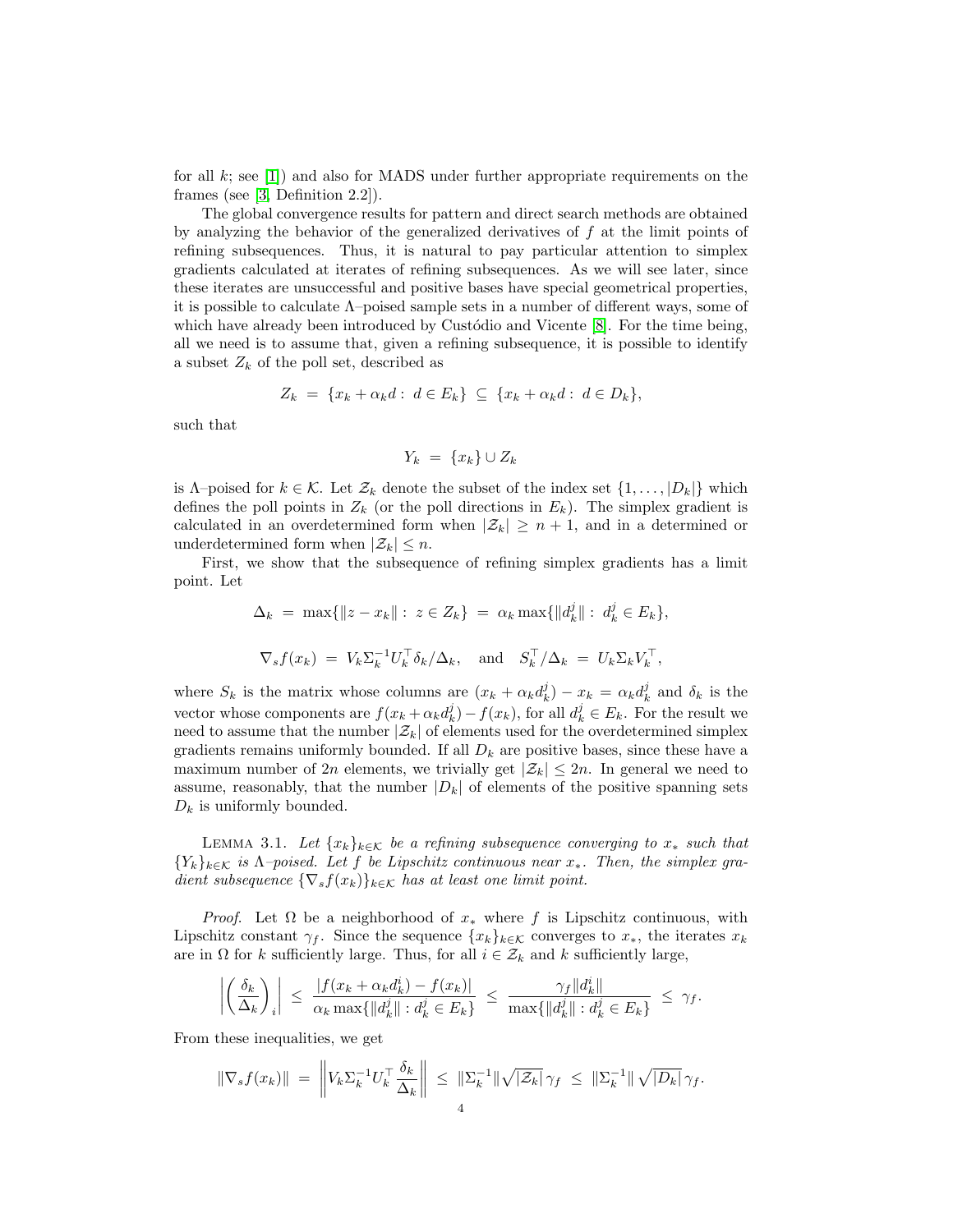Thus, since  $\|\Sigma_k^{-1}\| \leq \Lambda$  for all  $k \in \mathcal{K}$ , we conclude that  $\{\nabla_s f(x_k)\}_{k \in \mathcal{K}}$  is bounded, from which the statement of the lemma follows trivially.  $\square$ 

The next step is to study, in the nonsmooth context, the properties of a limit point identified in Lemma [3.1](#page-3-0) for subsequences of simplex gradients constructed at refining subsequences. For this purpose, we will make use of Clarke's nonsmooth analysis [\[5\]](#page-13-12). Next we summarize the results we need for locally Lipschitz functions.

Let f be Lipschitz continuous near  $x_*$ . The Clarke generalized directional derivative of f computed at  $x_*$  in the direction v is the limit

$$
f^{\circ}(x_{*}; v) = \limsup_{\substack{y \to x_{*} \\ t \downarrow 0}} \frac{f(y + tv) - f(y)}{t}.
$$

Since f is Lipschitz continuous near  $x_*$ , this limit is well defined and so is the generalized subdifferential (or subgradient)

$$
\partial f(x_*) = \{ s \in \mathbb{R}^n : f^{\circ}(x_*; v) \ge v^{\top} s, \ \forall v \in \mathbb{R}^n \}.
$$

Moreover,

$$
f^{\circ}(x_{*};v) = \max\{v^{\top}s : s \in \partial f(x_{*})\}.
$$

The Clarke generalized subdifferential is a nonempty convex set and, as set-valued mapping, is closed and locally bounded (see [\[5\]](#page-13-12)). The mean value theorem can be formulated for locally Lipschitz functions using the Clarke generalized subdifferential. In fact, if x and y are points in  $\mathbb{R}^n$  and if f is Lipschitz continuous on an open set containing the line segment  $[x, y]$ , then there exists a point z in  $(x, y)$  such that

(3.1) 
$$
f(y) - f(x) = s(z)^{\top} (y - x),
$$

for some  $s(z) \in \partial f(z)$ .

A function is strictly differentiable at  $x_*$  if and only if is Lipschitz continuous near  $x_*$  and there exists a vector  $\nabla f(x_*)$  such that

<span id="page-4-1"></span>
$$
\lim_{\substack{x \to x_* \\ t \downarrow 0}} \frac{f(x + tv) - f(x)}{t} = \nabla f(x_*)^\top v, \quad \forall v \in \mathbb{R}^n.
$$

In this case, the Clarke generalized subdifferential reduces to a singleton  $\partial f(x_*)$  =  $\{\nabla f(x_*)\}.$ 

**3.1. The Lipschitz continuous case.** The first case we consider is when  $|\mathcal{Z}_k| \leq$ n, in other words, when simplex gradients are determined or underdetermined. This case is not of great interest since underdetermined simplex gradients do not capture the appropriate geometrical properties of positive spanning sets. In the limit case  $|Z_k| = 1$ , we are dealing with approximations to one-sided directional derivatives.

<span id="page-4-0"></span>THEOREM 3.2. Let  ${x_k}_{k \in \mathcal{K}}$  be a refining subsequence converging to  $x_*$ . Let us consider a sequence  $\{Y_k\}_{k\in\mathcal{K}}$  of  $\Lambda$ -poised sets, with  $|\mathcal{Z}_k|\leq n$  for all  $k\in\mathcal{K}$ , and assume that  $d_k \in E_k$  is a direction used in the computation of  $\nabla_s f(x_k)$  for all  $k \in \mathcal{K}$ . Assume also that

$$
\lim_{\substack{k \to +\infty \\ k \in \mathcal{K}}} \frac{d_k}{\|d_k\|} = v \quad \text{and} \quad \lim_{\substack{k \to +\infty \\ k \in \mathcal{K}}} \alpha_k \|d_k\| = 0.
$$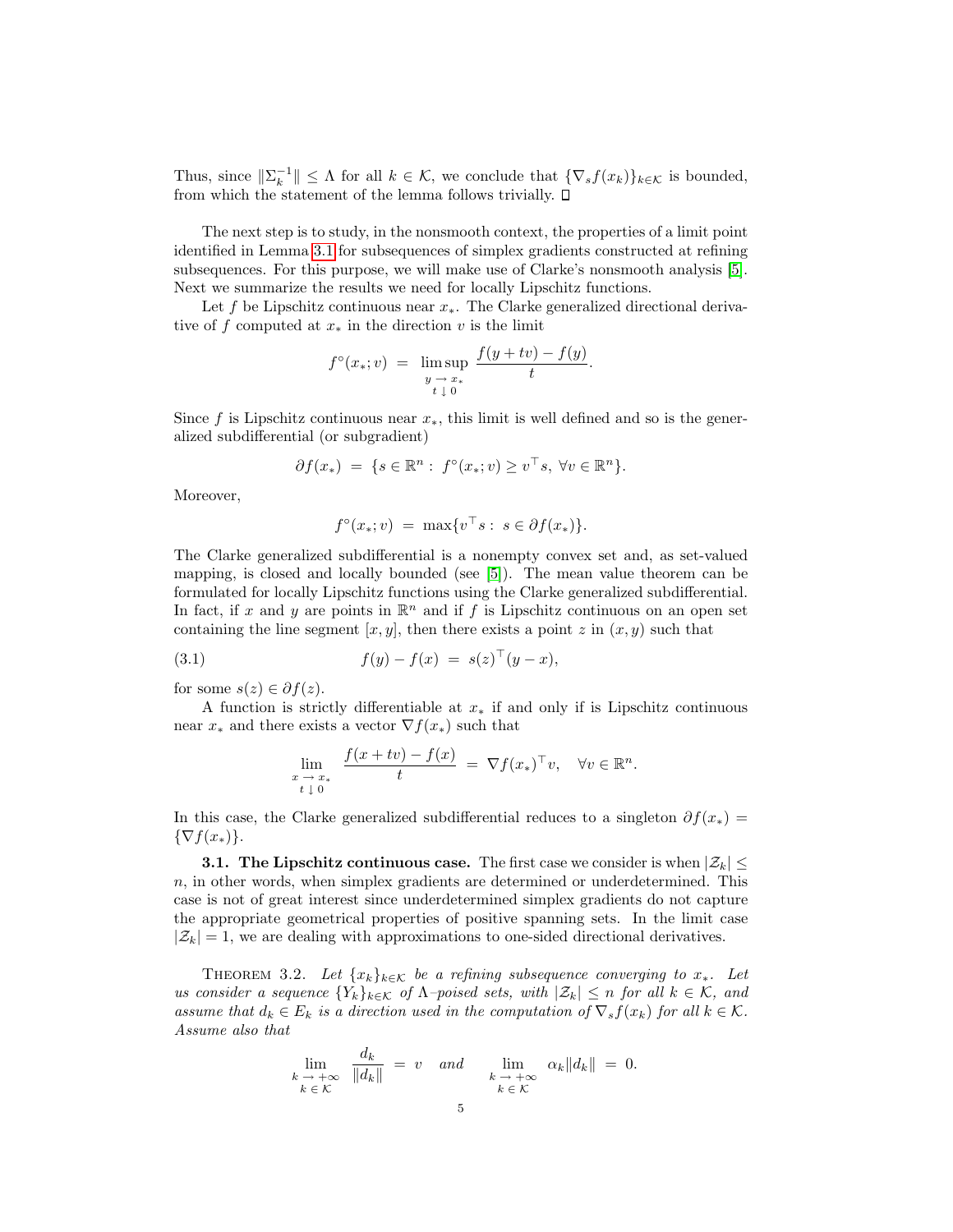If f is Lipschitz continuous near  $x_*$ , then  $\{\nabla_s f(x_k)\}_{k\in\mathcal{K}}$  has a limit point  $\nabla_s f(x_k) \to$  $\nabla_s f_*, k \in \mathcal{L} \subseteq \mathcal{K}$ , such that

$$
f^{\circ}(x_*; v) \ \geq \ \nabla_s f_*^{\top} v.
$$

*Proof.* From Lemma [3.1,](#page-3-0) there exists a subsequence  $\mathcal{L} \subseteq \mathcal{K}$  such that  $\nabla_s f(x_k) \to$  $\nabla_s f_*$  for  $k \in \mathcal{L}$ . From the definition of the simplex gradient  $\nabla_s f(x_k)$  when  $|\mathcal{Z}_k| \leq n$ , we have

$$
\frac{f(x_k + \alpha_k d_k) - f(x_k)}{\alpha_k} = \nabla_s f(x_k)^\top d_k.
$$

Since  $d_k/||d_k|| \to v$  and  $\alpha_k ||d_k|| \to 0$  for  $k \in \mathcal{K}$ ,

$$
f^{\circ}(x_{*}; v) \geq \limsup_{\substack{k \to +\infty \\ k \in \mathcal{K}}} \frac{f(x_{k} + \alpha_{k} \|d_{k}\| \frac{d_{k}}{\|d_{k}\|}) - f(x_{k})}{\alpha_{k} \|d_{k}\|}
$$
  

$$
= \limsup_{\substack{k \to +\infty \\ k \in \mathcal{K}}} \frac{f(x_{k} + \alpha_{k} d_{k}) - f(x_{k})}{\alpha_{k} \|d_{k}\|}
$$
  

$$
\geq \nabla_{s} f_{*}^{\top} v.
$$

 $\Box$ 

Let us consider now the more interesting case where  $|\mathcal{Z}_k| \geq n+1$  (overdetermined simplex gradients). From the definition of simplex gradient, we have

(3.2)  $\delta_k = S_k^{\top} \nabla_s f(x_k) + R_k \delta_k,$ 

where

<span id="page-5-0"></span>
$$
R_k = I - S_k^{\top} (S_k S_k^{\top})^{-1} S_k
$$

is a projector onto the null space of  $S_k$ . For convenience, we will denote the rows of  $R_k$  by  $(r_k^i)^\top$ ,  $i \in \mathcal{Z}_k$ . In this subsection we analyze the case where f is Lipschitz continuous near  $x_*$ .

<span id="page-5-1"></span>THEOREM 3.3. Let  ${x_k}_{k \in \mathcal{K}}$  be a refining subsequence converging to  $x_*$ . Let us consider a sequence  $\{Y_k\}_{k\in\mathcal{K}}$  of  $\Lambda$ -poised sets, with  $|\mathcal{Z}_k|\geq n+1$  for all  $k\in\mathcal{K}$ , and assume that  $d_k \in E_k$  is a direction used in the computation of  $\nabla_s f(x_k)$  for all  $k \in \mathcal{K}$ . Assume also that

<span id="page-5-3"></span>(3.3) 
$$
\lim_{\substack{k \to +\infty \\ k \in \mathcal{K}}} \frac{d_k}{\|d_k\|} = v \quad \text{and} \quad \lim_{\substack{k \to +\infty \\ k \in \mathcal{K}}} \alpha_k \|d_k\| = 0.
$$

If f is Lipschitz continuous near  $x_*$ , then  $\{\nabla_s f(x_k)\}_{k\in\mathcal{K}}$  has a limit point  $\nabla_s f(x_k) \to$  $\nabla_s f_*, k \in \mathcal{L} \subseteq \mathcal{K}$ , such that

<span id="page-5-2"></span>(3.4) 
$$
f^{\circ}(x_{*};v) \geq \nabla_{s} f_{*}^{\top} v + \limsup_{\substack{k \to +\infty \\ k \in \mathcal{L}}} (r_{k}^{i_{k}})^{\top} \left( \frac{\delta_{k}}{\alpha_{k} \|d_{k}\|} \right),
$$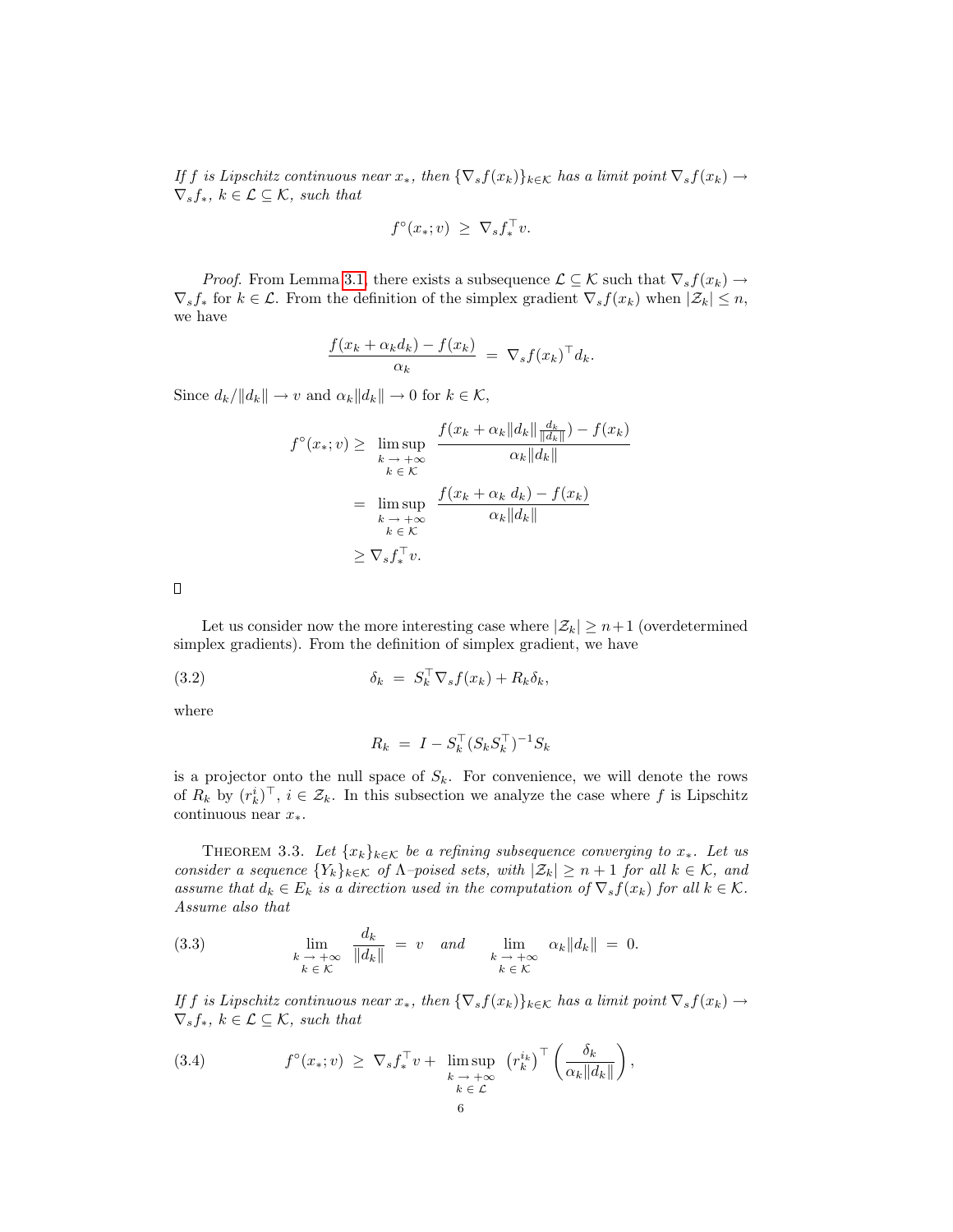where  $i_k$  is the index in  $\mathcal{Z}_k$  for which  $d_k = d_k^{i_k} \in E_k$ .

Proof. As in the proof of Theorem [3.2,](#page-4-0) and using Lemma [3.1,](#page-3-0) we can claim the existence of a subsequence  $\mathcal{L} \subseteq \mathcal{K}$  such that  $\nabla_s f(x_k) \to \nabla_s f_*$  for  $k \in \mathcal{L}$ . Now, we express the  $i_k$ -th row in [\(3.2\)](#page-5-0) as

$$
\frac{f(x_k + \alpha_k d_k) - f(x_k)}{\alpha_k} = \nabla_s f(x_k)^\top d_k + \frac{1}{\alpha_k} (r_k^{i_k})^\top (\delta_k).
$$

Since  $d_k/||d_k|| \to v$  and  $\alpha_k ||d_k|| \to 0$  for  $k \in \mathcal{K}$ ,

$$
f^{\circ}(x_{*}; v) \geq \limsup_{k \to +\infty} \frac{f(x_{k} + \alpha_{k} \|d_{k}\| \frac{d_{k}}{\|d_{k}\|}) - f(x_{k})}{\alpha_{k} \|d_{k}\|}
$$
  
\n
$$
= \limsup_{k \to +\infty} \frac{f(x_{k} + \alpha_{k} d_{k}) - f(x_{k})}{\alpha_{k} \|d_{k}\|}
$$
  
\n
$$
= \limsup_{k \to +\infty} \left\{ \frac{\nabla_{s} f(x_{k})^{\top} d_{k}}{\|d_{k}\|} + (r_{k}^{i_{k}})^{\top} \left(\frac{\delta_{k}}{\alpha_{k} \|d_{k}\|}\right) \right\}
$$
  
\n
$$
\geq \nabla_{s} f_{*}^{\top} v + \limsup_{k \to +\infty} (r_{k}^{i_{k}})^{\top} \left(\frac{\delta_{k}}{\alpha_{k} \|d_{k}\|}\right)
$$

and the proof is concluded.  $\square$ 

Theorem [3.3](#page-5-1) should be primarily regarded as a first step to understand the use of overdetermined simplex gradients in the nonsmooth setting. It illustrates the difficulties that appear due to the nonzero least-squares residual term.

3.2. The strictly differentiable case. To better understand Theorem [3.3](#page-5-1) and the role of the lim sup term in [\(3.4\)](#page-5-2), let us focus now on the case where  $|\mathcal{Z}_k|$  is constant for all  $k \in \mathcal{K}$  and f is strictly differentiable at  $x_*$ . As an example, let us look at the case of coordinate search, where  $D_k = [I_n - I_n]$  for all k (and  $I_n = [e_1 \cdots e_n]$  stands for the identity matrix of size  $n$ ). Let us consider the calculation of overdetermined simplex gradients using all the poll points  $(|z_k| = 2n)$ . It is easy to see that

$$
R_k = I_{2n} - S_k^{\top} (S_k S_k^{\top})^{-1} S_k = 0.5 \begin{bmatrix} I_n & I_n \\ I_n & I_n \end{bmatrix}.
$$

Thus, what we get in this case from Theorem [3.3](#page-5-1) are the following  $2n$  inequalities

$$
f'(x_*,e_i) \ge \nabla_s f_*^{\top} e_i + 0.5[f'(x_*;e_i) + f'(x_*; -e_i)], \quad i = 1,...,n,
$$
  

$$
f'(x_*; -e_i) \ge \nabla_s f_*^{\top}(-e_i) + 0.5[f'(x_*; e_i) + f'(x_*; -e_i)], \quad i = 1,...,n.
$$

Since f is strictly differentiable at  $x_*$ , we also get  $f'(x_*; e_i) + f'(x_*; -e_i) = 0$  and, thus, the extra terms in the above inequalities (which come from the lim sup term in [\(3.4\)](#page-5-2)) vanish. The following corollary summarizes a consequence of Theorem [3.3](#page-5-1) in the strictly differentiable case.

<span id="page-6-0"></span>Corollary 3.4. Let the assumptions of Theorem [3.3](#page-5-1) hold. Assume further that the function f is strictly differentiable at  $x_*$ ,  $|\mathcal{Z}_k|$  is constant for all  $k \in \mathcal{K}$ , and the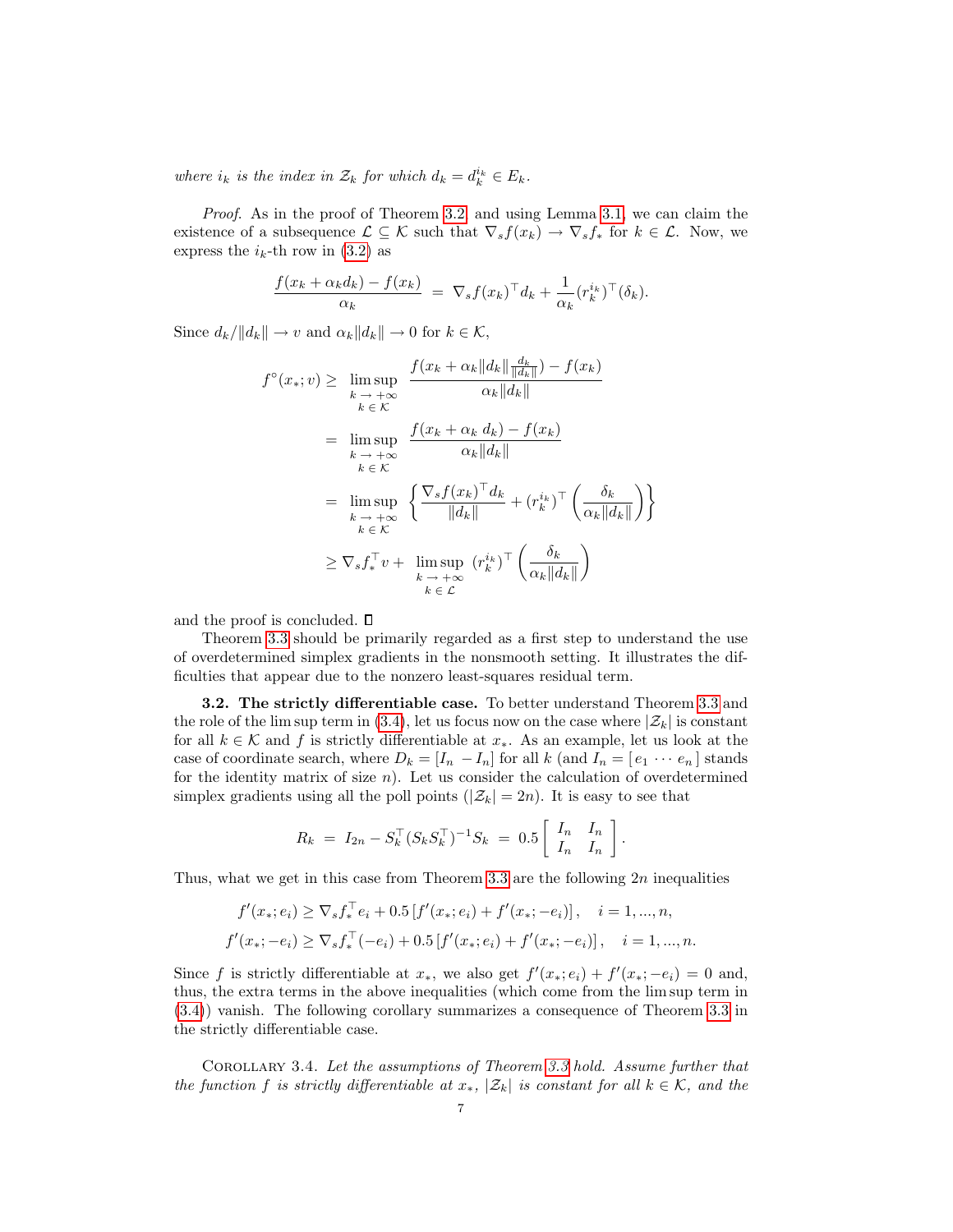normalized form of  $E_k$  given by  $E_k/||d_k||$ , where  $d_k \in E_k$  is the direction mentioned in Theorem [3.3,](#page-5-1) converges to  $V_v$  in K. Then, for the refining direction  $v \in V_v$  given by [\(3.3\)](#page-5-3),

$$
f^{\circ}(x_{*};v) = (f'(x_{*};v) = \nabla f(x_{*})^{\top} v) = \nabla_{s} f_{*}^{\top} v.
$$

Proof. First, we point out that

$$
R_k = I - (E_k / ||d_k||)^{\top} ((E_k / ||d_k||) (E_k / ||d_k||)^{\top})^{-1} (E_k / ||d_k||),
$$

and, as a result,  $R_k \to R_* \equiv I - V_v^{\top} (V_v V_v^{\top})^{-1} V_v$  in K. The result stated in the corollary can then be obtained by replacing the last two inequalities of the proof of Theorem [3.3](#page-5-1) by equalities. Note that the lim sup term in [\(3.4\)](#page-5-2) is, in fact, always zero:

$$
\left(I - V_v^{\top} (V_v V_v^{\top})^{-1} V_v\right) f'(x_*; V_v) = \left(I - V_v^{\top} (V_v V_v^{\top})^{-1} V_v\right) V_v^{\top} \nabla f(x_*) = 0,
$$

where  $f'(x_*)$  is the vector formed by the directional derivatives of f at  $x_*$  along the directions in  $V_v$ .  $\square$ 

Note that  $V_v$  depends on v since the normalization of the columns in  $E_k$  is done with respect to  $||d_k||$ , which, in turn, is associated with the refining direction v. Suppose now that Corollary [3.4](#page-6-0) is applicable to a set of linearly independent refining directions  $v \in V$  for which  $V_v = V$  for all v. In this case, as a result of Corollary [3.4,](#page-6-0) applied for all  $v \in V$ , we would conclude that  $\nabla_s f_* = \nabla f(x_*)$ .

Our next theorem focuses exclusively on the case where  $f$  is strictly differentiable at the limit point  $x_*$  of a refining subsequence. The result of this theorem is only true for determined or overdetermined simplex gradients  $(|z_k| \geq n)$ . However, it is true for any cardinal  $|\mathcal{Z}_k| = |E_k| \geq n$  and it does not require any assumption on limits of normalized directions of  $E_k$ .

<span id="page-7-0"></span>THEOREM 3.5. Let  ${x_k}_{k \in K}$  be a refining subsequence converging to  $x_*$  such that  ${Y_k}_{k \in \mathcal{K}}$  is  $\Lambda$ -poised and  $|\mathcal{Z}_k| \geq n$  for all  $k \in \mathcal{K}$ . Let f be strictly differentiable at  $x_*$ . Then, there exists a subsequence of indices  $\mathcal{L} \subseteq \mathcal{K}$  such that

$$
\lim_{\substack{k \to +\infty \\ k \in \mathcal{L}}} \nabla_s f(x_k) = \nabla f(x_*).
$$

*Proof.* Since f is strictly differentiable at  $x_*$ , then it is Lipschitz continuous near  $x_*$  and we can apply Lemma [3.1.](#page-3-0) Let  $\mathcal{L} \subseteq \mathcal{K}$  be the index set for which the corresponding subsequence of simplex gradients converges.

From the mean value theorem [\(3.1\)](#page-4-1) for locally Lipschitz functions, we have, for all  $i \in \mathcal{Z}_k$  and  $k \in \mathcal{L}$  sufficiently large, that

$$
f(x_k + \alpha_k d_k^i) - f(x_k) = \alpha_k s(z_k^i)^\top d_k^i,
$$

where  $z_k^i$  is a point in the line segment  $(x_k, x_k + \alpha_k d_k^i)$  and  $s(z_k^i) \in \partial f(z_k^i)$ . Now, because  $\partial f$  is locally bounded, the sequence  $\{s(z_k^i)\}_{k\in\mathcal{L}}$  is bounded. But, since  $\partial f$  is a closed set-valued mapping and  $z_k^i \to x_*$  for  $k \in \mathcal{L}$ , any limit point of  $\{s(z_k^i)\}_{k \in \mathcal{L}}$  is necessarily in  $\partial f(x_*)$ . Thus,  $s(z_k^i) \to \nabla f(x_*)$  for  $k \in \mathcal{L}$ .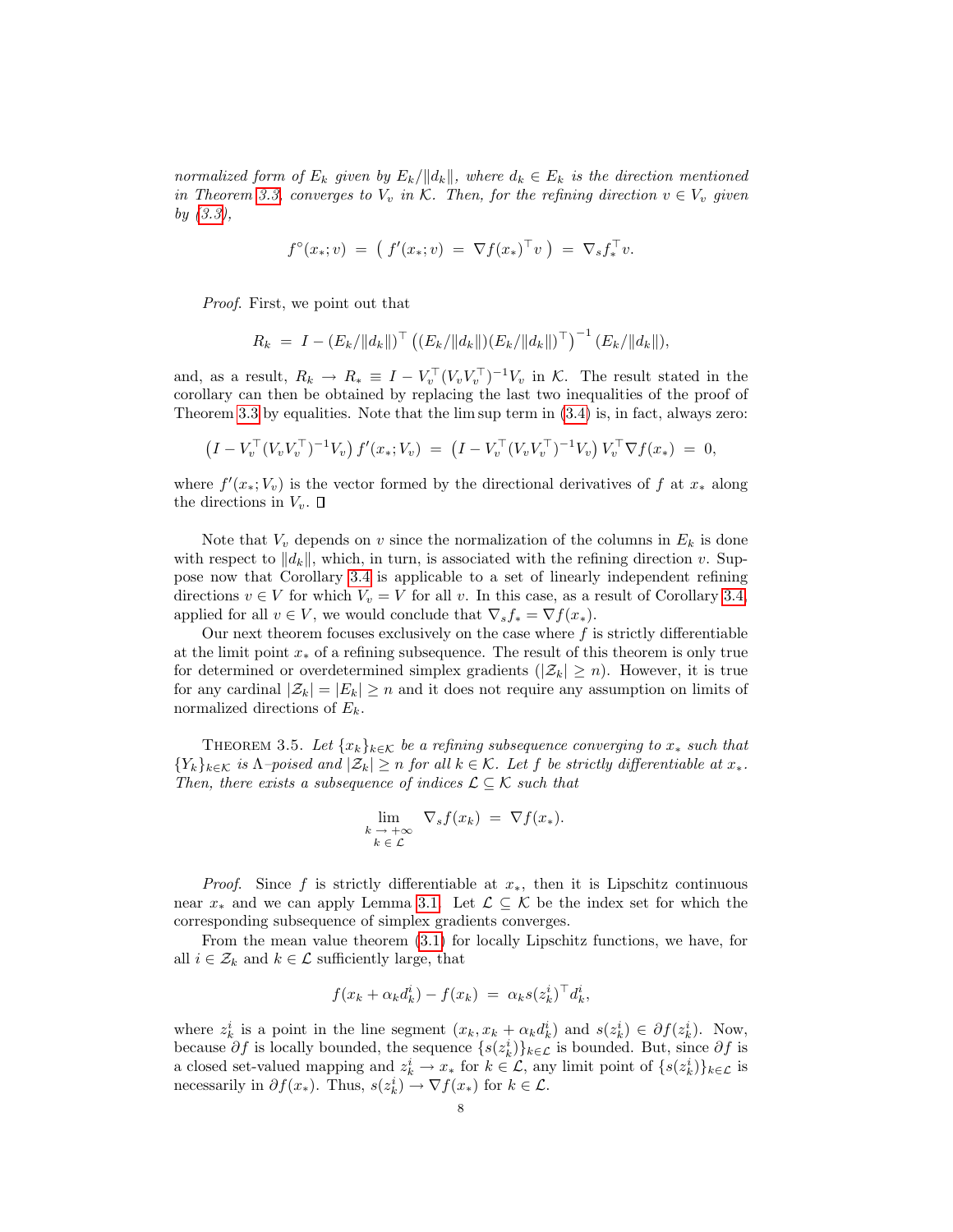Now we write for all  $i \in \mathcal{Z}_k$ ,

$$
f(x_k + \alpha_k d_k^i) - f(x_k) = \alpha_k \nabla f(x_*)^\top d_k^i + \alpha_k [s(z_k^i) - \nabla f(x_*)]^\top d_k^i
$$

.

Let  $\bar{r}_k$  denote the vector of dimension  $|\mathcal{Z}_k|$  and components  $[s(z_k^i) - \nabla f(x_*)]^\top d_k^i$ . Then,

$$
\delta_k = S_k^{\top} \nabla f(x_*) + \alpha_k \bar{r}_k
$$

and

<span id="page-8-1"></span>
$$
\nabla_s f(x_k) \equiv (S_k S_k^{\top})^{-1} S_k \delta_k = \nabla f(x_*) + \alpha_k (S_k S_k^{\top})^{-1} S_k \bar{r}_k.
$$

Moreover, note that

(3.5) 
$$
\alpha_k (S_k S_k^{\top})^{-1} S_k \bar{r}_k = \frac{\alpha_k}{\Delta_k} \left[ (S_k / \Delta_k) (S_k / \Delta_k)^{\top} \right]^{-1} (S_k / \Delta_k) \bar{r}_k.
$$

Now, let  $\tilde{r}_k$  denote the vector of dimension  $|\mathcal{Z}_k|$  and components  $||s(z_k^i)-\nabla f(x_*)||$ . One can easily prove that

$$
\|\bar{r}_k\| \ \leq \ \max\{\|d_k^j\|: \ d_k^j \in E_k\}\|\tilde{r}_k\|.
$$

Thus, from this bound, [\(3.5\)](#page-8-1), and the  $\Lambda$ –poisedness of  $\{Y_k\}_{k\in\mathcal{K}}$ ,

$$
\left\| \alpha_k (S_k S_k^\top)^{-1} S_k \bar{r}_k \right\| \ \leq \ \frac{1}{\max\{ \|d_k^j\| \ : \ d_k^j \in E_k \}} \| \Sigma_k^{-1} \| \|\bar{r}_k\| \ \leq \ \Lambda \, \|\tilde{r}_k\|.
$$

The proof is thus concluded from the fact that  $\tilde{r}_k \to 0$  for  $k \in \mathcal{L}$ .  $\square$ 

The result of Theorem [3.5](#page-7-0) cannot possibly be true for simplex gradients computed with less than  $n + 1$  points  $(|z_k| < n)$ . Even in the smooth case such result would not be valid as one could infer from Theorem [2.1,](#page-1-2) where  $\hat{V} \neq I$  when  $q < n$ . From the proof of Theorem [3.5,](#page-7-0) we have

$$
\|\nabla f(x_*) - \nabla_s f(x_k)\| \le \Lambda \|\tilde{r}_k\|, \quad \tilde{r}_k \to 0 \text{ (for } k \in \mathcal{L}),
$$

which is a nonsmooth counterpart of Theorem [2.1.](#page-1-2)

<span id="page-8-0"></span>4. Applications in direct search methods. A point  $x_*$  at which f is locally Lipschitz is (Clarke) stationary if  $f^{\circ}(x_*,d) \geq 0$ , for all d in  $\mathbb{R}^n$ . If the function f is strictly differentiable at  $x_*$  then, for ensuring the stationarity of  $x_*,$  it suffices to show that  $f^{\circ}(x_*) \geq 0, \forall d \in D$ , where D is a positive spanning set for  $\mathbb{R}^n$ . In this context, the material of Section [3](#page-2-0) suggests a new stopping criterion for an algorithm that polls a positive basis at each iteration. In fact, if at an unsuccessful iteration

$$
\nabla_s f(x_k)^\top (\alpha_k d) \ge -\epsilon_{tol}, \quad \forall d \in E_k,
$$

for a given tolerance  $\epsilon_{tol} > 0$ , then it could be appropriate to stop the algorithm. We should have  $|\mathcal{Z}_k| \geq n+1$ . A natural choice is  $E_k = D_k$ . Our numerical experience has shown, however, that the use of this stopping criterion has an effect similar to the use of a stopping criterion in which the algorithm would stop if the size of  $\alpha_k$  follows below a prescribed tolerance.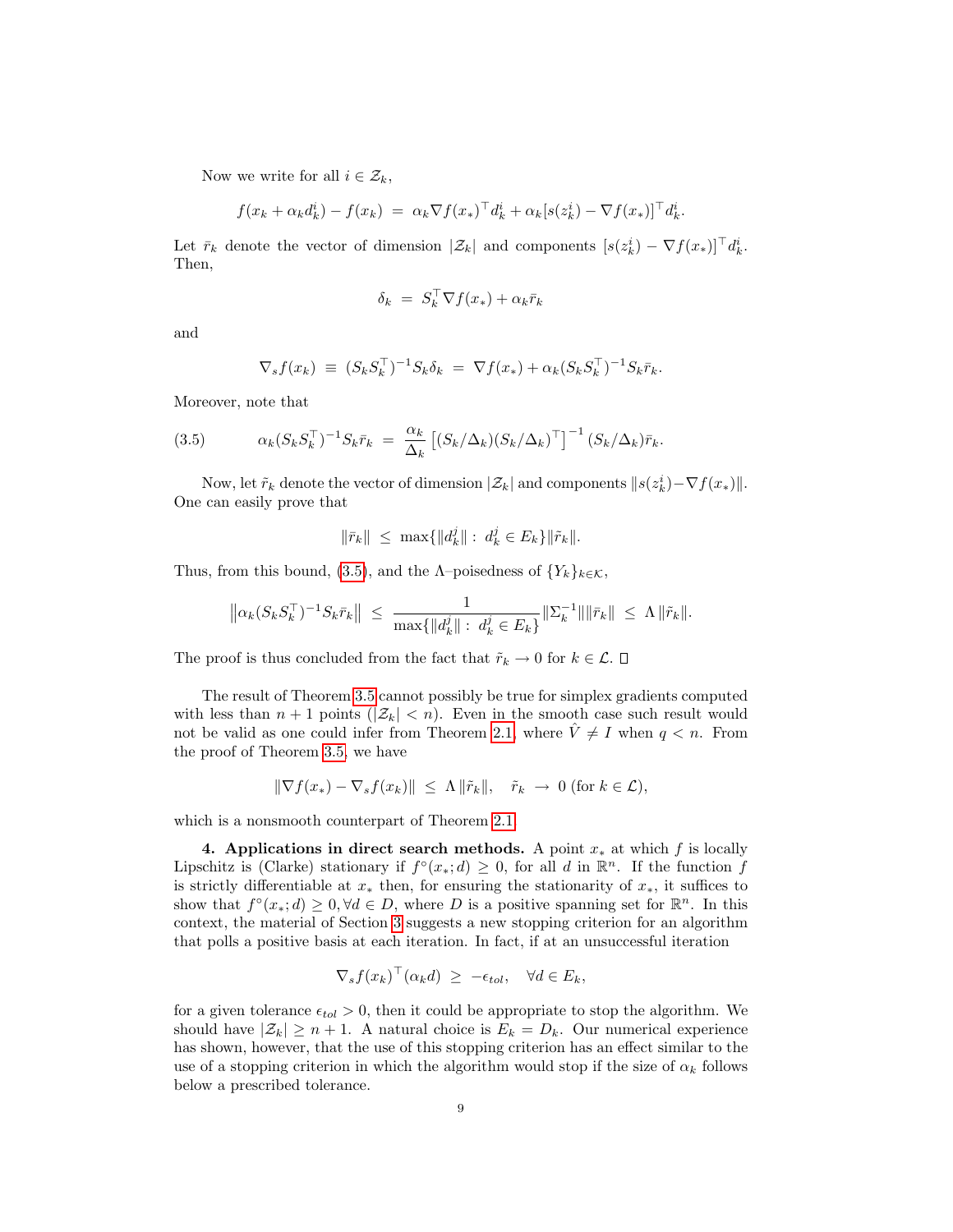The simplex gradient can also be used to reorder the poll directions before sampling the poll points. This strategy was suggested by Custôdio and Vicente  $[8]$ , in the context of generalized pattern search, but it can be applied to any algorithm that polls using a positive spanning set. In fact, we can define a descent indicator by considering  $-\nabla_s f(x_k)$  and order the poll vectors according to increasing magnitudes of the angles between this descent indicator and the poll directions. Based on a test set of smooth problems, and in the context of coordinate search, it has been observed that ordering the poll directions using simplex gradients can reduce the average number of function evaluations more than 50% [\[8\]](#page-13-8). Numerical results for the application of this strategy to nonsmooth problems will be reported in Section [6.](#page-11-0)

The last part of this section addresses the study of poisedness and Λ–poisedness of poll sets. The Λ–poisedness of the sequences of poll sets will be then analyzed in more detail in Section [5](#page-10-0) for the context of particular algorithmic settings.

Positive bases for  $\mathbb{R}^n$  must have between  $n+1$  and  $2n$  vectors (see [\[9\]](#page-13-13)). Positive bases with  $n+1$  (2n) elements are called minimal (maximal). The most used positive bases in practice probably are the ones of the form  $[B - B]$  or  $[B - \sum_{i=1}^{n} b_i]$ , where B is a nonsingular matrix in  $\mathbb{R}^{n \times n}$  (see [\[17\]](#page-13-14)).

The question that arises is how to compute overdetermined simplex gradients from poll points defined by positive spanning sets, in other words how to identify poised poll sets. One possible approach is to use all the poll directions, in other words, all the vectors in each positive spanning set used for polling. It is easy to see that the corresponding overdetermined simplex gradients are well-defined in this circumstance (see Proposition [1\)](#page-9-0). Furthermore, this proposition also tells us that if cosine measures of positive spanning sets are bounded away from zero then the corresponding poll sets are  $\Lambda$ -poised. It is known [\[15\]](#page-13-3) that the cosine measure

$$
\kappa(D) = \min_{v \in \mathbb{R}^n, v \neq 0} \max_{d \in D} \frac{v^\top d}{\|v\| \|d\|}
$$

of a positive basis or positive spanning set  $D$  is always positive.

<span id="page-9-0"></span>PROPOSITION 1. Let D be a positive spanning set for  $\mathbb{R}^n$ . Let  $||d|| \geq d_{min} > 0$ for all  $d \in D$ . Then D is full rank and

$$
\|\Sigma^{-1}\|\ \leq\ \frac{1}{d_{min}\kappa(D)},
$$

where  $D^{\top} = U \Sigma V^{\top}$ .

*Proof.* Since  $||d|| \ge d_{min}$ ,  $\forall d \in D$ , we have

$$
\kappa(D) = \min_{\|v\|=1} \max_{d \in D} \frac{v^{\top} d}{\|d\|}
$$
  
\n
$$
\leq \frac{1}{d_{\min}} \min_{\|v\|=1} \max_{d \in D} |v^{\top} d| = \frac{1}{d_{\min}} \min_{\|v\|=1} \|D^{\top} v\|_{\infty}
$$
  
\n
$$
\leq \frac{1}{d_{\min}} \min_{\|v\|=1} \|D^{\top} v\|.
$$

The Courant-Fischer inequalities applied to singular values (see, for example, [\[12\]](#page-13-15)) allow us to conclude that

$$
\kappa(D) \ \leq \ \frac{1}{d_{min}} \min_{\|v\|=1} \|D^{\top}v\| \ = \ \frac{1}{d_{min} \|\Sigma^{-1}\|}.
$$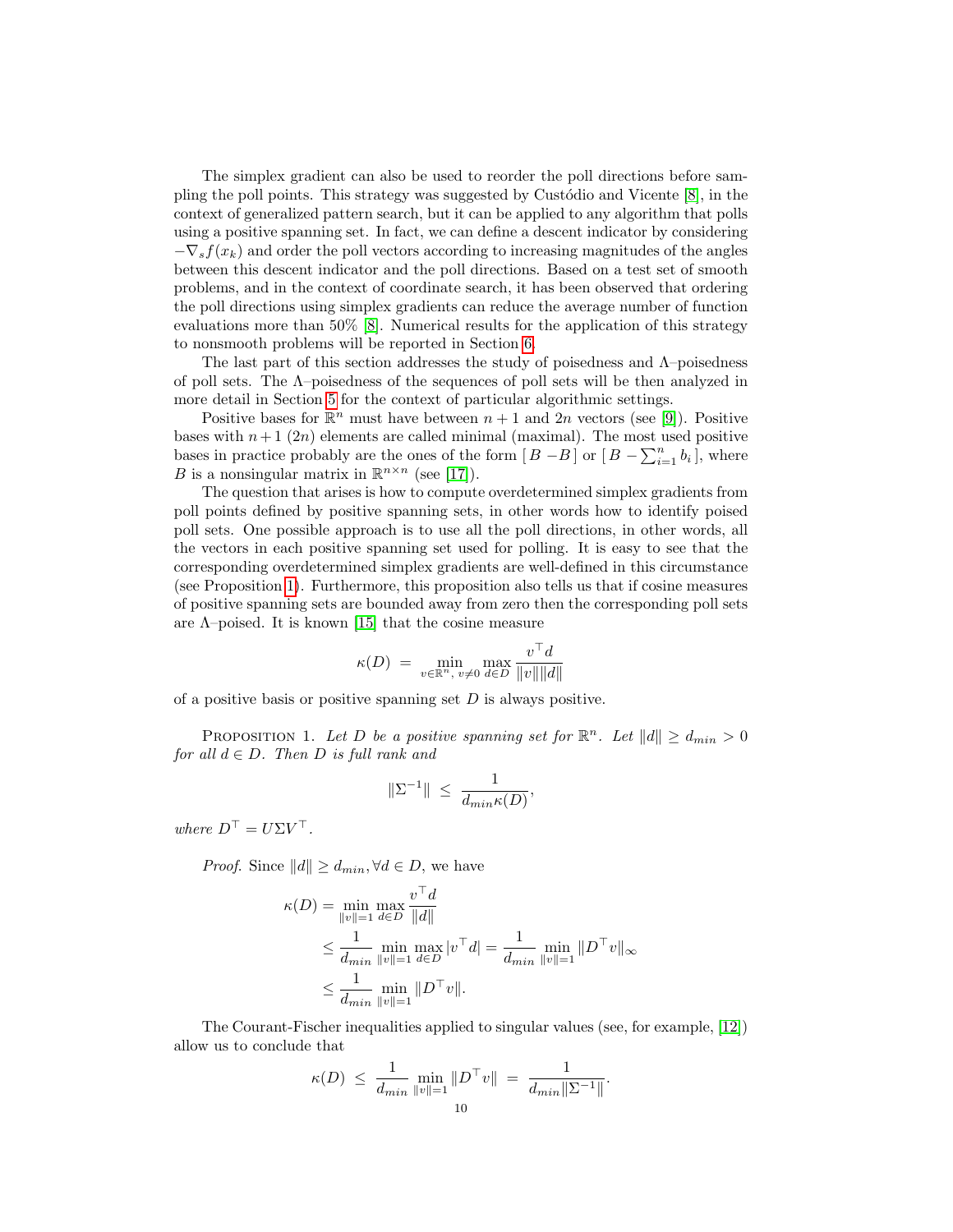<span id="page-10-0"></span>5. Two algorithmic contexts. This section is devoted to the validation of the conditions needed for the theorems stated in Section [3](#page-2-0) in the context of two different direct search methods. These results were established by Audet and Dennis for generalized pattern search (GPS) in [\[1\]](#page-13-0) and for mesh adaptive direct search (MADS) in [\[3\]](#page-13-2).

5.1. Generalized pattern search. GPS allows the use of different positive spanning sets  $D_k$  at each iteration, but all  $D_k$  must be chosen from a positive spanning set D. As a result, the number of possible distinct positive spanning sets  $D_k$  is finite, and thus, so is the number of different direction sets  $E_k \subseteq D_k$  used in the computation of simplex gradients. As a result, all refining subsequences  $\{Y_k\}_{k\in\mathcal{K}}$  of poised poll sets are  $\Lambda$ -poised for some  $\Lambda > 0$  only dependent on D. The computation of poised poll sets  $Y_k$  for overdetermined simplex gradients can adopt the choice  $E_k = D_k$  for instance.

The existence of a convergent refining subsequence for a sequence of iterates generated by GPS is proved in  $[1,$  Theorem 3.6]). From the finiteness of  $D$ , we trivially guarantee  $\alpha_k ||d_k|| \to 0$  and the existence of refining directions.

5.2. Mesh adaptive direct search. The poll set or frame in MADS is of the form  $\{x_k + \Delta_k^m d : d \in D_k\}$ , where  $\Delta_k^m > 0$  represents a mesh size parameter and  $D_k$ is a positive spanning set not necessarily extracted from a single positive spanning set D. One can have, in MADS, an infinite number of distinct positive spanning sets  $D_k$ , but each d in  $D_k$  must be a nonnegative integer combination of directions in a fixed positive basis D. MADS considers also a poll size parameter  $\Delta_k^p > 0$ , but we omit that part of the description of the algorithm since it plays no role in our discussion. In the context of our paper we have  $\alpha_k = \Delta_k^m$ .

The existence of a convergent refining subsequence for a sequence of iterates generated by MADS is proved in [\[3\]](#page-13-2). From the relationship between  $\Delta_k^m$  and  $\Delta_k^p$ , it is known that  $\alpha_k || d_k || \rightarrow 0$  for all refining subsequences. Refining directions are guaranteed to exist in the unconstrained case.

Audet and Dennis [\[3,](#page-13-2) Proposition 4.2] suggested a practical implementation of MADS, called LTMADS, that generates a dense set of poll directions in  $\mathbb{R}^n$  with probability one, satisfying all MADS requirements. The positive spanning sets  $D_k$  in LTMADS are of the form  $[B_k - B_k]$  or  $[B_k - \sum_{j=1}^n (b_k)_j]$ .

Let us start by looking at the maximal case  $[\overline{B}_k - B_k]$ . If we are interested in overdetermined simplex gradients one can set  $E_k = D_k = [B_k - B_k]$ . In this case,  $S_k = \alpha_k [B_k - B_k]$  and  $\Delta_k = \alpha_k \max{\{\|(b_k)_i\| : (b_k)_i \in B_k\}}$ .

Now let us look at the minimal case  $[B_k - \sum_{j=1}^n (b_k)_j ]$ . The use of overdetermined simplex gradients is also straightforward. We can set  $E_k = D_k = [B_k - \sum_{j=1}^n (b_k)_j].$ In this case,  $S_k = \alpha_k [B_k - \sum_{j=1}^n (b_k)_j ]$  and  $\Delta_k = \alpha_k \max\{ \| - \sum_{j=1}^n (b_k)_j \|, \| (b_k)_i \|$ :  $(b_k)_i \in B_k$ .

From the fact that the smallest singular value of a matrix does not decrease when rows or columns are added, we can infer, for both cases, that the corresponding sequences of sample sets  ${Y_k}_{k \in \mathcal{K}}$  are  $\Lambda$ –poised if the inverse of the matrix  $\alpha_k B_k/\Delta_k$ is uniformly bounded in  $K$ . Let us see that that is the case for the maximal basis. The definition of  $\Delta_k$  is slightly different in the minimal case, but the proof is similar.

The matrix  $B_k$  in LTMADS results from row and column permutations of a lower The matrix  $L_k$ , where each diagonal element is given by  $\pm 1/\sqrt{\alpha_k}$  and the lower<br>triangular matrix  $L_k$ , where each diagonal element is given by  $\pm 1/\sqrt{\alpha_k}$  and the lower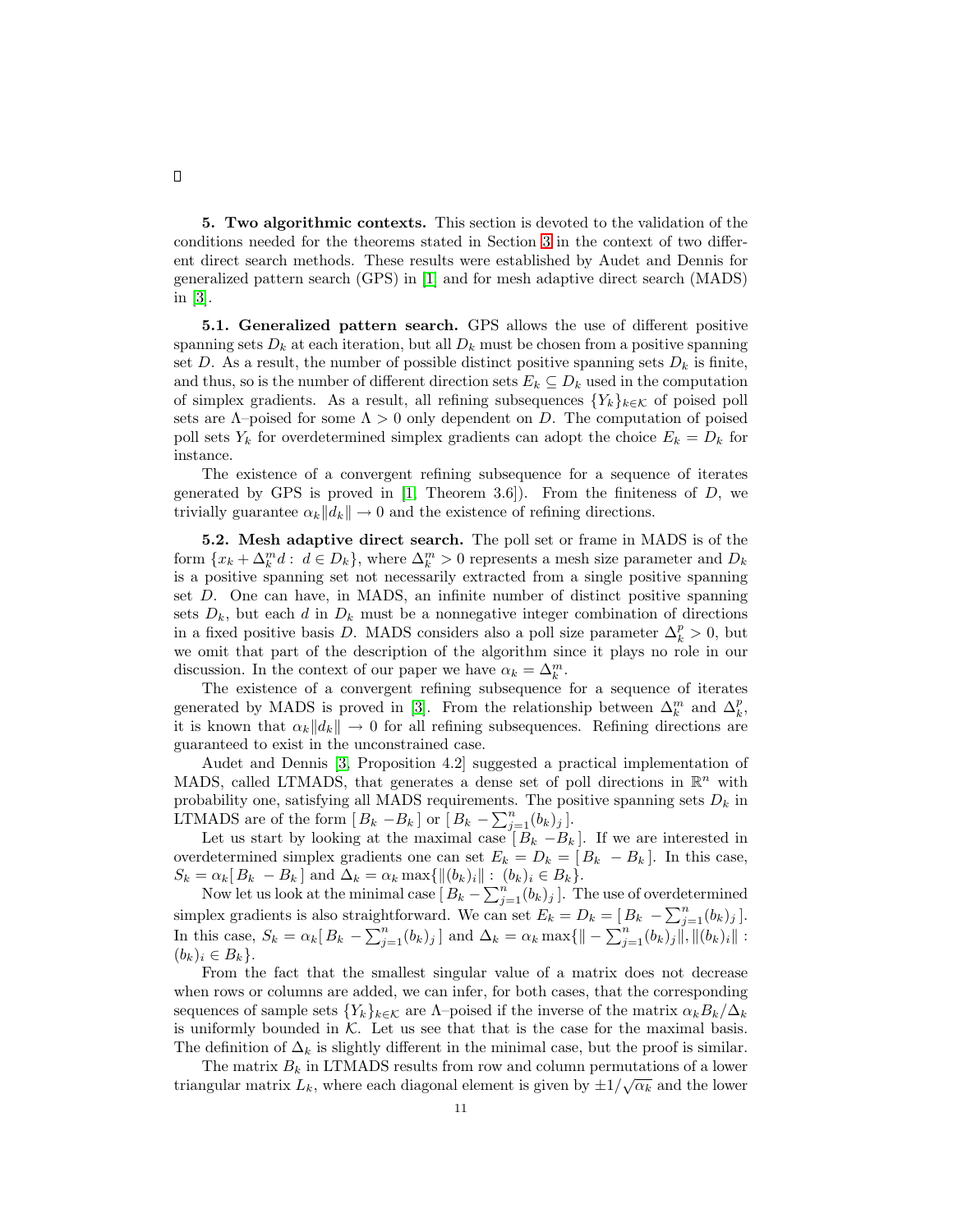diagonal elements are integers in the open interval  $\left(-1/\sqrt{\alpha_k}, 1/\sqrt{\alpha_k}\right)$ . Thus, since the 2-norm of a matrix is invariant under row and column permutations and from the property of singular values mentioned above,

<span id="page-11-1"></span>(5.1) 
$$
\|\Sigma_k^{-1}\| \leq \|(\alpha_k B_k/\Delta_k)^{-1}\| = \|(\alpha_k L_k/\Delta_k)^{-1}\|.
$$

One can see that  $\alpha_k L_k$  is a lower triangular matrix with diagonal elements  $\pm \sqrt{\alpha_k}$  and lower diagonal elements in the interval  $\left(-\sqrt{\alpha_k}, \sqrt{\alpha_k}\right)$ . So, the norms of the columns bower diagonal elements in the interval  $(-\sqrt{\alpha_k}, \sqrt{\alpha_k})$ . So, the norms of the columns<br>of  $\alpha_k L_k$  are in  $[\sqrt{\alpha_k}, \sqrt{n\alpha_k})$  and one can observe that  $\alpha_k L_k/\Delta_k$  is a lower triangular matrix with diagonal elements in  $(1/\sqrt{n}, 1]$  in absolute value.

The 1-norm of the inverse of a nonsingular lower triangular matrix  $L$  of dimension  $n$  can be bounded by

$$
||L^{-1}||_1 \ \leq \ \frac{(\beta_1 + 1)^{n-1}}{\beta_2},
$$

where  $\beta_1 = \max_{i > j} |\ell_{ij}|/|\ell_{ii}|$  and  $\beta_2 = \min_i |\ell_{ii}|$  ([\[16\]](#page-13-16); see also [\[11\]](#page-13-17)). Thus, we obtain (with  $\beta_1 < 1$  and  $\beta_2 > 1/\sqrt{n}$ ):

<span id="page-11-2"></span>(5.2) 
$$
\|(\alpha_k L_k/\Delta_k)^{-1}\| \leq \sqrt{n} \|(\alpha_k L_k/\Delta_k)^{-1}\|_1 \leq n 2^{n-1}.
$$

Finally, from [\(5.1\)](#page-11-1) and [\(5.2\)](#page-11-2), we conclude that  $\{Y_k\}_{k \in \mathcal{K}}$  is  $\Lambda$ -poised with  $\Lambda = n2^{n-1}$ .

<span id="page-11-0"></span>6. Numerical experiments. We collected a set of nonsmooth functions from the nonsmooth optimization literature. As far as we could verify all the functions are continuous. Several types of nondifferentiability are represented. The list of problems is given in Table [6.1.](#page-11-3)

| problem           | ${\rm dimension}$<br>source |    |  |  |  |  |
|-------------------|-----------------------------|----|--|--|--|--|
| activefaces       | $\left\vert 10\right\vert$  | 20 |  |  |  |  |
| elattar           | [18]                        | 6  |  |  |  |  |
| EVD <sub>61</sub> | [18]                        | 6  |  |  |  |  |
| filter            | [18]                        | 9  |  |  |  |  |
| goffin            | [18]                        | 50 |  |  |  |  |
| <b>HS78</b>       | [18]                        | 5  |  |  |  |  |
| L1HILB            | [18]                        | 50 |  |  |  |  |
| <b>MXHILB</b>     | [18]                        | 50 |  |  |  |  |
| osborne2          | [18]                        | 11 |  |  |  |  |
| PBC1              | [18]                        | 5  |  |  |  |  |
| polak2            | [18]                        | 10 |  |  |  |  |
| shor              | [18]                        | 5  |  |  |  |  |
| wong1             | [18]                        | 7  |  |  |  |  |
| wong2             | [18]                        | 10 |  |  |  |  |
| TABLE<br>6.1      |                             |    |  |  |  |  |

<span id="page-11-3"></span>Test set of nonsmooth functions.

In Table [6.2](#page-12-1) we report the results of two (generalized) pattern search (GPS) methods on this test set. The basic version corresponds to a simple implementation of coordinate search with opportunistic pooling, where the positive basis used for polling is  $[I - I]$ . No search step is considered. The mesh size parameter is halved in unsuccessful iterations and kept constant in successful iterations. The other version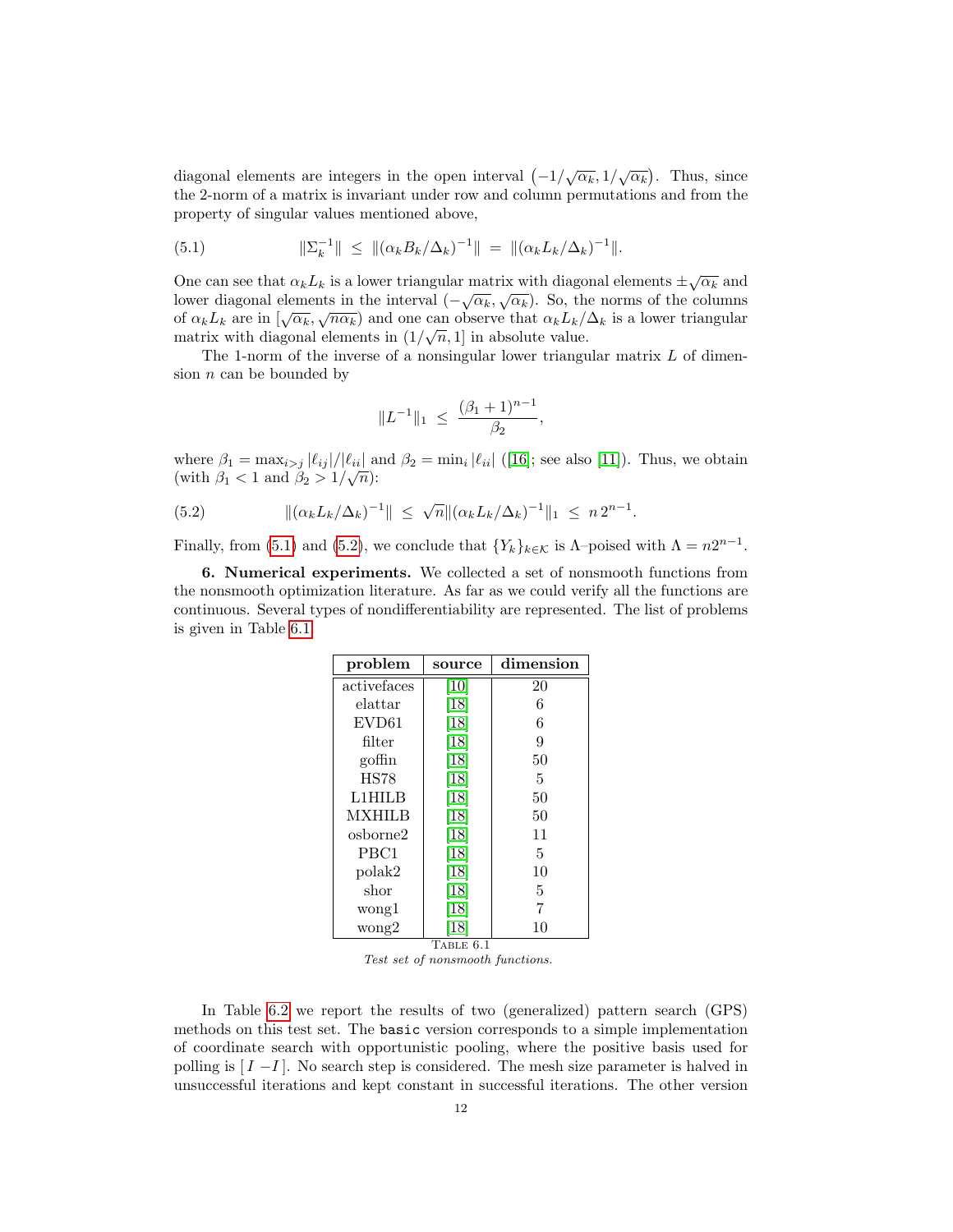order differs from the basic one only in the fact that the polling vectors are ordered according to increasing angles with a descent indicator (the negative simplex gradient). All previously sample points are candidates for the simplex gradient calculations (store-all mode in [\[8\]](#page-13-8)).

Our implementation looks at all points at which the objective function was previously evaluated to attempt to identify a  $\Lambda$ –poised set of points ( $\Lambda$  was set to 100) with cardinality as large as possible between  $(n+1)/2$  and  $2n+1$ . In case of success in identifying a  $\Lambda$ -poised set, a simplex gradient is built and used for ordering the poll basis. Otherwise, the order considered for the polling vectors is maintained from the last iteration. We use all iterations, and not just those from the refining subsequences, as we try to capture as much information as possible from previous evaluations of  $f$ . For more details see [\[8\]](#page-13-8).

|                  |              | fevals  |       | fvalue       |              |
|------------------|--------------|---------|-------|--------------|--------------|
| problem          | fbest        | basic   | order | basic        | order        |
| activefaces      | $0.00e + 00$ | 913     | 713   | $2.30e + 00$ | $2.30e + 00$ |
| $_{\rm elattar}$ | 5.60e-01     | 1635    | 569   | $6.66e + 00$ | 6.91e-01     |
| EVD61            | 3.49e-02     | 538     | 335   | 3.16e-01     | 9.07e-02     |
| filter           | $6.19e-0.3$  | 370     | 333   | $9.50e-0.3$  | $9.50e-03$   |
| goffin           | $0.00e + 00$ | 22526   | 17038 | $0.00e + 00$ | $0.00e + 00$ |
| <b>HS78</b>      | $-2.92e+0.0$ | 329     | 212   | $-1.52e+00$  | 2.07e-04     |
| L1HILB           | $0.00e + 00$ | 3473240 | 7660  | $2.33e+00$   | $2.20e-01$   |
| <b>MXHILB</b>    | $0.00e + 00$ | 26824   | 3164  | $1.24e+00$   | $1.24e+00$   |
| osborne2         | 4.80e-02     | 727     | 761   | $2.80e-01$   | $1.01e-01$   |
| PBC1             | $2.23e-02$   | 287     | 264   | $4.39e-01$   | 4.34e-01     |
| polak2           | $5.46e + 01$ | 2179    | 1739  | $5.46e + 01$ | $5.46e + 01$ |
| shor             | $2.26e + 01$ | 215     | 257   | $2.43e + 01$ | $2.34e + 01$ |
| wong1            | $6.81e+0.2$  | 343     | 366   | $6.85e+02$   | $6.85e+02$   |
| wong2            | $2.43e + 01$ | 819     | 763   | $3.97e + 01$ | $2.58e + 01$ |

 $T$ ABLE 6.2

<span id="page-12-1"></span>Ordering poll vectors using simplex gradients on a set of nonsmooth problems. fbest is the best function value reported in the source reference, **fevals** is the number of functions evaluations taken, and fvalue is the final function value computed.

The results show clearly that the ordering strategy based on simplex gradients for nonsmooth functions leads to better performance. The average reduction in function evaluations was around 27%. In some cases the reduction is significant and when an increase occurs it is relatively small. The average reduction of function evaluations reported in [\[8\]](#page-13-8) for similar simplex derivatives based strategies was around 50% for continuously differentiable problems. The application of direct search methods to nonsmooth functions is however less well understood in practice and the sources for different numerical behavior are greater.

<span id="page-12-0"></span>7. Concluding remarks. In this paper we analyzed the properties of simplex gradients computed for nonsmooth functions in the context of direct search methods of directional type, like GPS and MADS. We proved that the limit points of sequences of simplex gradients can be used to derive estimates for the Clarke's generalized directional derivatives of the objective function. In particular, when assuming strict differentiability of the objective function, a subsequence of simplex gradients is proved to converge to the exact function gradient.

These theoretical results support the application of the simplex gradient ordering strategies, proposed in [\[8\]](#page-13-8), when such direct search methods are used for nonsmooth optimization. The numerical experiments presented in this paper for a test set of